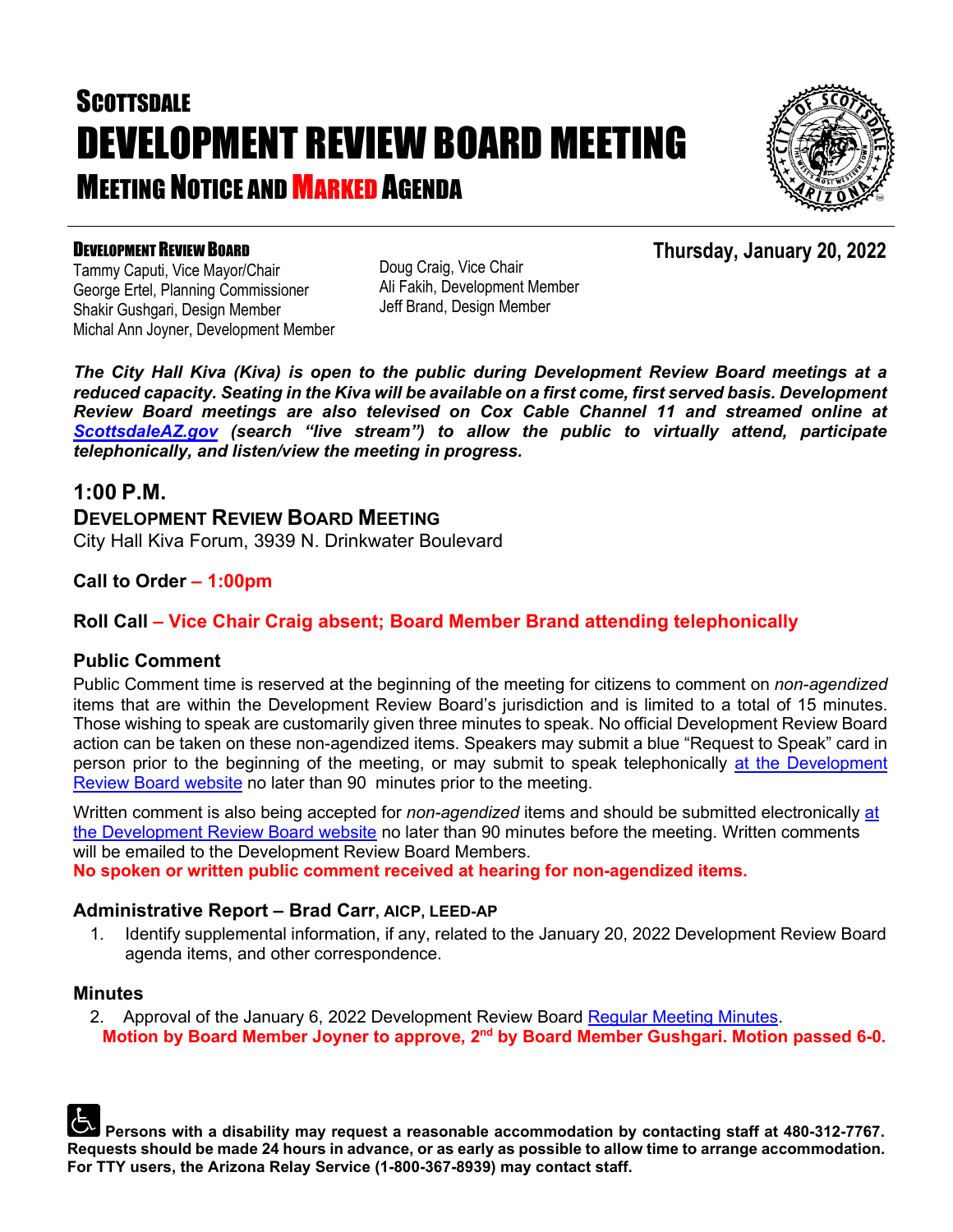## ACTION ITEMS

**How the Action Agenda Works:** The Development Review Board may take one vote to act on all items on the Continuance Agenda and one vote on all items on the Consent Agenda or may remove individual items for further discussion as appropriate. The Development Review Board takes separate action on each item on the Regular Agenda.

Persons interested in speaking on any agenda item may **submit a blue "Request to Speak" card in person prior to the beginning of public testimony or may sign up to speak telephonically [at the Development](https://www.scottsdaleaz.gov/boards/development-review-board/spoken-comment)  [Review Board website](https://www.scottsdaleaz.gov/boards/development-review-board/spoken-comment) no later than 90 minutes prior to the meeting.** Those wishing to speak are customarily given three minutes to speak on each item. Additional time may be granted to a designated speaker representing two or more persons (please submit cards together). Persons interested in submitting a written comment on any item may **submit a yellow "Written Comments" card in person prior to the beginning of public testimony or may submit electronicall[y at the Development Review Board website](https://www.scottsdaleaz.gov/boards/development-review-board/public-comment) no later than 90 minutes prior to the meeting.**

## **CONTINUANCES**

3. 50-DR-2021 (Discount Tire Exterior Repaint) **Request by applicant to continue application to a date to be determined.** Request for approval of a new color palette for the exterior of an existing vehicle repair business on a +/- 1.08-acre site located at 2301 N. Scottsdale Road, with Highway Commercial (C-3) zoning. Staff contact is Omar Smailbegovic, 480-312-3087 **Applicant contact is George Guilford, 480-606-6161 Motion by Board Member Joyner to continue 50-DR-2021 to a date to be determined, 2nd by Vice Mayor Caputi. Motion passed 6-0.**

## CONSENT AGENDA

4. [15-DR-2021 & 6-WM-2021 \(Renegade Clubhouse\)](https://eservices.scottsdaleaz.gov/planning/projectsummary/dr_reports/DR_15_DR_2021.pdf) 

Request for approval of a site plan, landscape plan, and building elevations, as well as a Wash Modification, for the construction of a new golf club house, and associated amenities, to replace the existing Renegade Golf Course clubhouse on a +/- 20-acre site located at 38580 N. Desert Mountain Parkway, with Open Space, Environmentally Sensitive Lands (O-S/ESL) zoning. Staff Contact is Jesus Murillo, 480-312-7849

**Applicant contact is Todd Bruen, 602-680-8412**

5. [6-PP-2021 \(26 Oaks\)](https://eservices.scottsdaleaz.gov/planning/projectsummary/dr_reports/DR_6_PP_2021.pdf)

Request for approval of a Preliminary Plat for a new 26-lot residential subdivision and associated site improvements on a +/- 3.7-acre site located at 2340 & 2322 N. Hayden Road, with Townhouse Residential (R-4) zoning.

Staff Contact is Jeff Barnes, 480-312-2376

**Applicant contact is Chris Brown, 602-478-0662**

**Motion by Board Member Gushgari to approve 15-DR-2021, 6-WM-2021 and 6-PP-2021 on the Consent Agenda, 2nd by Board Member Joyner. Motion passed 6-0.**

**- AGENDA CONTINUED ON THE NEXT PAGE –**